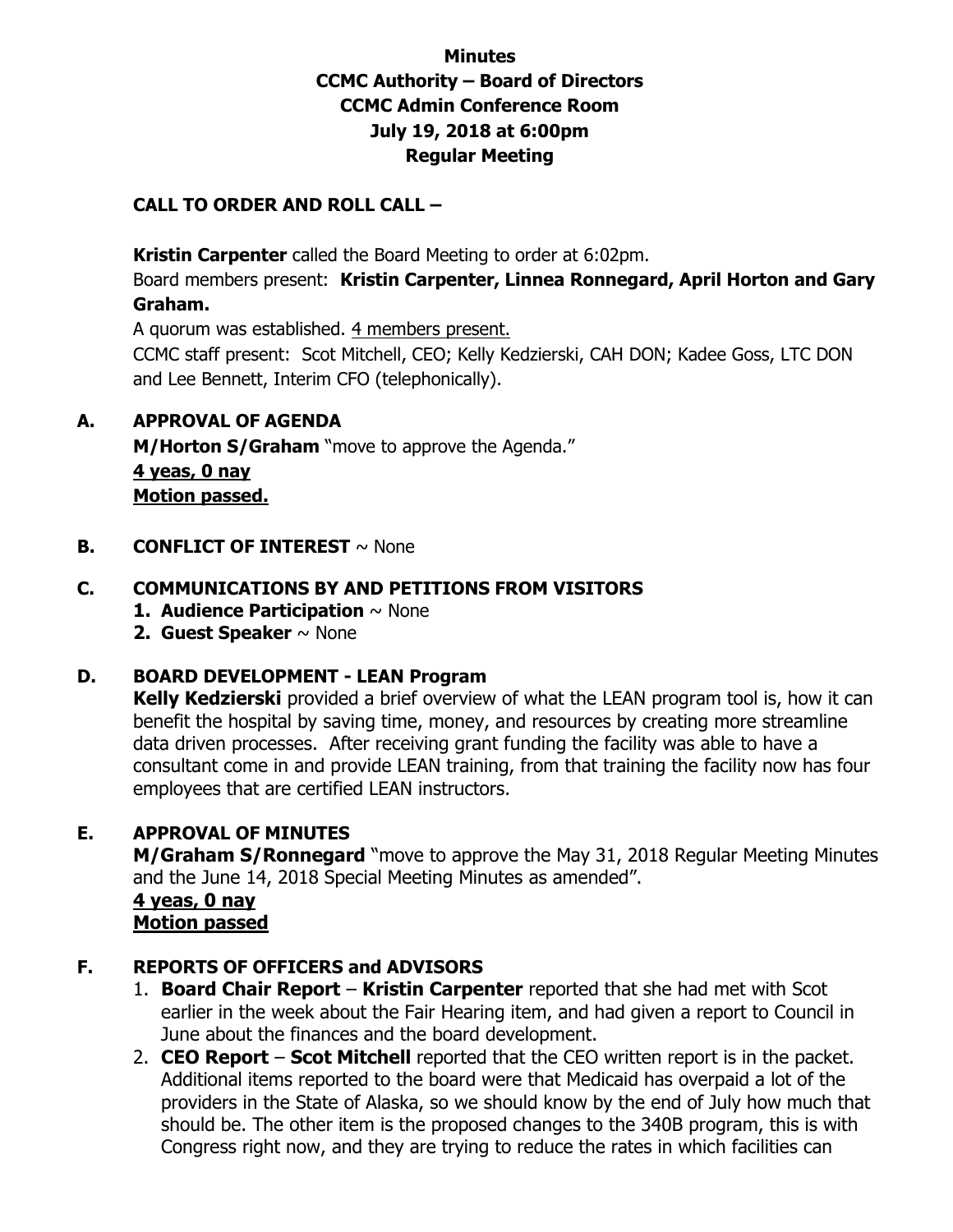purchase 340B drugs. Scot will continue to keep the board informed on updates in regards to the 340B Program.

- 3. **Finance Report Lee Bennett** (telephonically) reported that his report is in the packet, Lee went through the Financials and provided the board with the highlights. Lee also reported that we are in the process of a desk review of the 2017 cost report. He will keep the board informed on how this is coming along.
- 4. **CAH Nursing Report Kelly Kedzierski** reported that she is trying to get ACLS training into the facility, and she will be reaching out to see if anyone at Ilanka would benefit from this training as well. Kelly reported that right now we have four Nurse travelers, in later September that number should be going down to two.
- 5. **LTC Nursing Report Kadee Goss** reported that her report is in the packet and she would be happy to answer any questions that the board may have.
- 6. **Quality Improvement/Infection Control Report Kelly Kedzierski** reported that for Quality Improvement they have implemented Point Click Care, we brought in the instructor for LEAN, we've gotten Thrive for our next EHR and we're getting them all implemented. The next Infection Control Meeting is scheduled for next week.

# **G. CORRESPONDENCE ~ None**

# **H. ACTION ITEMS**

1. **Board of Directors Vacancy** 

**M/Ronnegard S/Horton** "I move to nominate Greg Meyer to the CCMC Authority Board of Directors."

### **3 yeas, 0 nay, 1 abstain Motion passed.**

# 2. **Granting of Privileges for Wesley Gifford, MD.**

**M/Horton S/Graham** "I move that the CCMC Authority Board of Directors approve the Medical Staff privileges for Wesley Gifford, MD as requested."

**4 yeas, 0 nay Motion passed.** 

# 3. **Fair Hearing re: Privileges of Sam Blackadar, MD.**

**Scot Mitchell** reported that according to the current Bylaws we do not meet the requirements to have a Fair Hearing.

**M/Ronnegard S/Graham** "I move that consideration of any action to rescind or restrict the medical privileges of Dr. Charles Blackadar at CCMC shall be stayed until the Alaska State Medical Board completes its investigation."

**4 yeas, 0 nay Motion passed.** 

# **I. DISCUSSION ITEMS**

1. **Check Signers – April Horton** requested that one more check signer be added to the authorized signers for the facility.

After a brief discussion this item will come back at the next meeting as an action item.

**J. AUDIENCE PARTICIPATION**  $\sim$  Carmen Nourie spoke to the board regarding a previous employee, and if the possibility of reinstatement of privileges arises she would like to have the